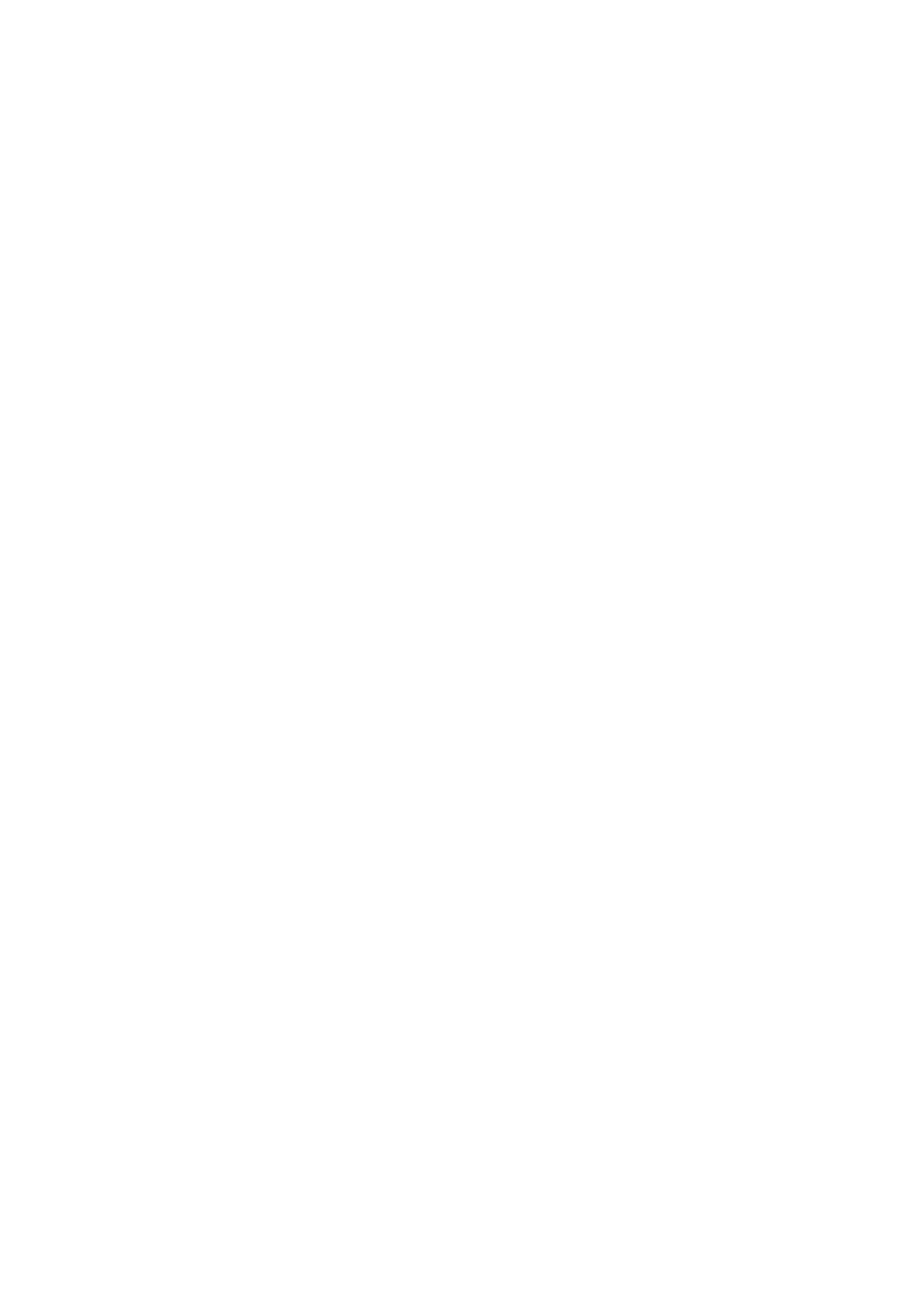# **User Manual English**

#### **Safety Instructions**

#### **! WARNING !**

Please read the following safety information carefully and always keep this document with the product.

Failure to follow these precautions can result in serious injuries or death from electric shock, fire or damage to the product.

Touching the internal components or a damaged cable may cause electric shock, which may result in death.

This device is a switching type power supply and can work with supply voltages in the range 100 - 240 VAC For worldwide usability four different AC adapters are enclosed: Euro type, UK type, US/Japan type and Australia/New Zealand type. Use the appropriate AC adapter as shown in the picture and ensure it is firmly secured in place and does not detach by pulling before installing into a power socket. To reduce risk of fire, electric shocks or damage:

- Do not open the product nor its power supply. There are no user serviceable parts inside.
- Only qualified servicing personnel may carry out any repairs or maintenance.
- Never use damaged cables.
- Do not expose the product to water or places of moisture.
- Do not use this product outdoors it is intended for indoor use only.
- Do not place the product near direct heat sources. Always place it in a well-ventilated place.
- Do not place heavy items on the product or the cables.
- Please ensure any adapters are firmly secured and locked in place before inserting into a wall socket

#### **Instructions for Use of Power Supply**

Attach the required adapter to the plug. Push the adapter firmly, twist until the latch secures the adapter. To remove, push the button and twist in the opposite direction.



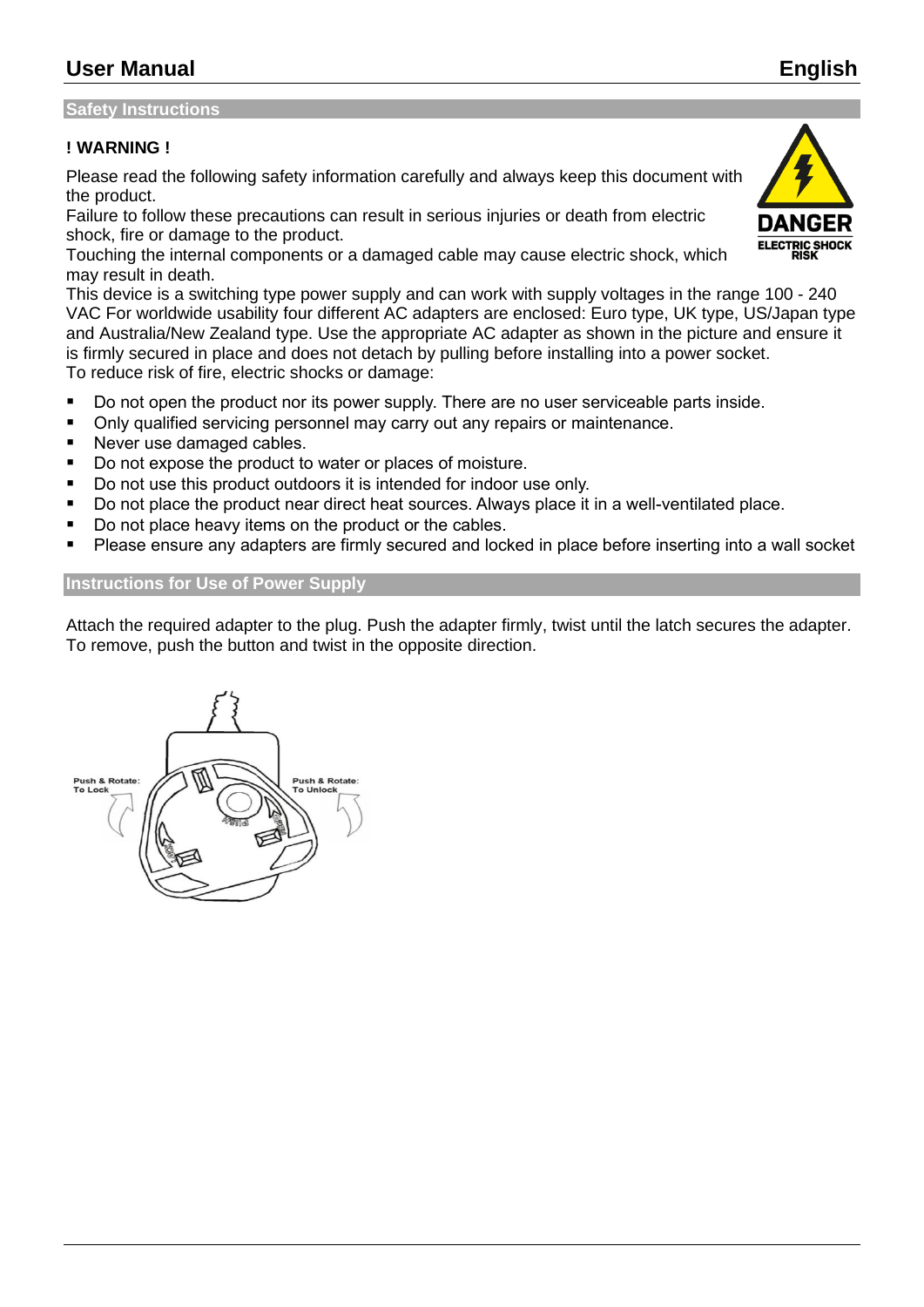# **User Manual English**

#### **Introduction**

Thank you for purchasing the Lindy 50m 4 port USB 2.0 Cat.5 Extender. This product has been designed to provide trouble free, reliable operation. It benefits from both a LINDY 2 year warranty and free lifetime technical support. To ensure correct use, please read this manual carefully and retain it for future reference.

This 50m USB 2.0 Cat.5 Extender is composed of a transmitting and a receiving unit with 4 USB ports and enables a USB host device to send data up to 50 metres. It is powered over RJ45 which means that when the included power supply is connected to the transmitter, so no power supply is required for the receiver, allowing for discreet installation.

#### **Package Contents**

- Local/Transmitter Unit
- Receiver Unit
- USB 2.0 A/B male cable (approximately 50cm)
- Multi-Country Power Supply, 24V 0.5A
- This Manual

#### **Features**

- Supports USB 2.0 high-speed and USB 1.1 (full-speed, low-speed) devices
- Integrated four port USB hub
- Supports distances up to 50 meters using Cat.5e (or better) UTP/STP cables
- True plug and play without any driver installation
- Supports all major Operating Systems with USB support
- Transmitter and Receiver units both feature integrated mounting brackets

#### **Specification**

- Transmitter (TX): Input Port 1x USB 2.0 Type B, Output Port 1x RJ45, Socket for PSU
- Receiver (RX): Input Port 1x RJ45, Output Port 4x USB 2.0 Type A
- Dimensions:
	- TX: 60x67x23mm (2.36x2.64x0.91in)
	- RX: 110x64x23mm (4.33x2.52x0.91in)
- Weight: 91g / Transmitter, 160g / Receiver
- Temperature Range:
	- Operating: 0° 70° C (32°F 158°F)
	- Storage: -20° 80°C (-4°F 176°F)
- Humidity: 0 90% RH (non-condensing)

#### **Installation**

- 1. Connect the transmitter to a USB port on the host computer by using the included USB cable.
- 2. Connect the power adapter to the transmitter unit.
- 3. Place the receiver unit near the USB device(s) in the desired remote location.
- 4. Connect the transmitter to the receiver unit by using a Cat.5e (or better) cable (not included!).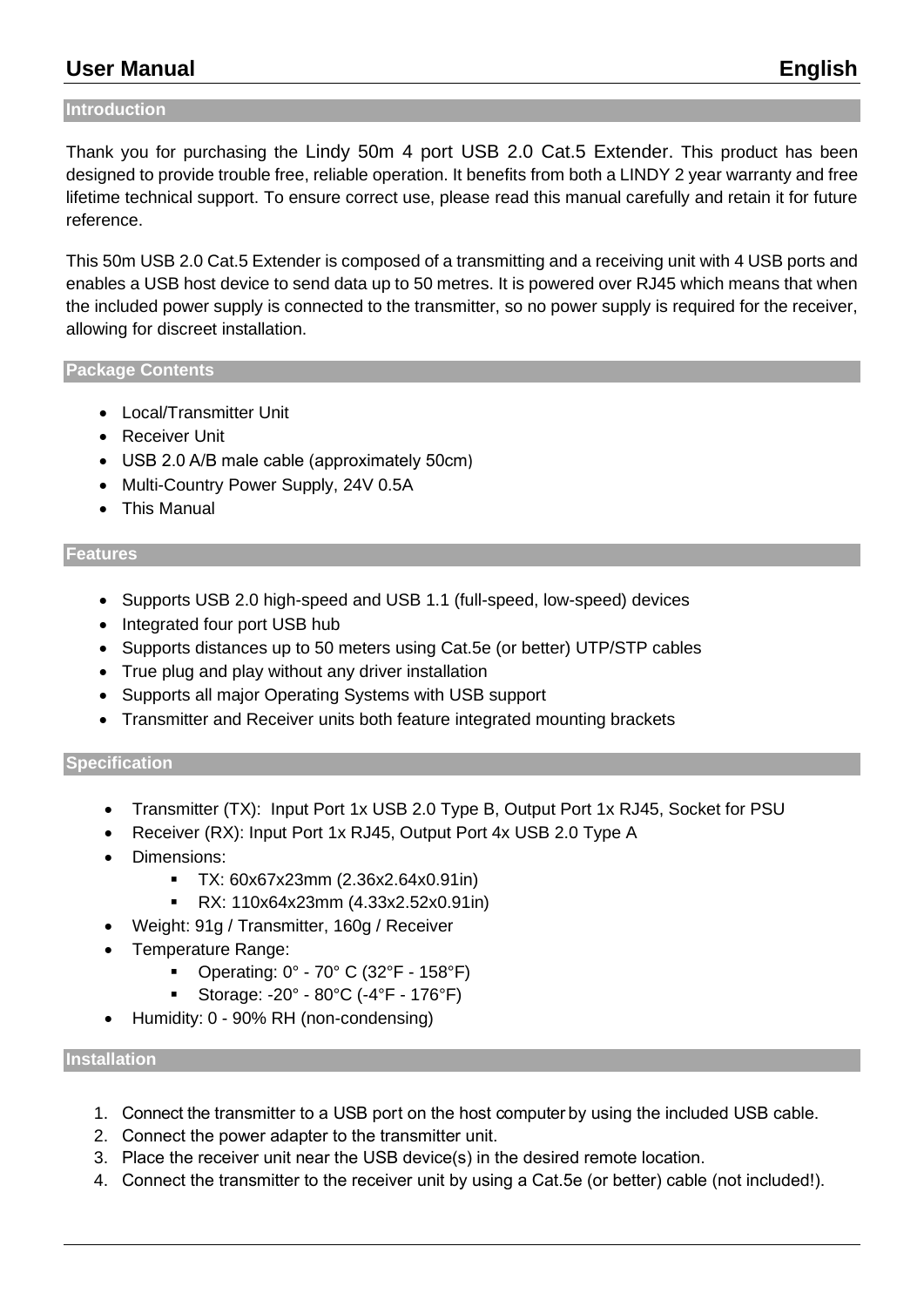# **Benutzerhandbuch Deutsch**

#### **Sicherheitshinweise**

#### **! GEFAHR !**

Bitte lesen Sie die folgenden Sicherheitshinweise sorgfältig durch und bewahren Sie dieses Dokument immer zusammen mit dem Produkt auf.

Die Nichtbeachtung dieser Vorsichtsmaßnahmen kann zu schweren Verletzungen oder zum Tod durch Stromschlag, Feuer oder Schäden am Produkt führen.

Das Berühren der internen Komponenten oder eines beschädigten Kabels kann einen elektrischen Schlag verursachen, der zum Tod führen kann.

Dieses Schaltnetzteil arbeitet mit Anschlussspannungen im Bereich von 100…240 VAC. Für weltweiten Einsatz sind vier verschiedene AC-Adapter für Europa, Großbritannien, USA/Japan und

Australien/Neuseeland enthalten. Verwenden Sie den geeigneten Adapter wie es die Abbildung zeigt. Stellen Sie bitte sicher, dass der Adapter fest eingerastet ist und sich nicht abziehen lässt, bevor Sie ihn in die Steckdose stecken.

Um die Gefahr von Bränden, Stromschlägen oder Schäden zu verringern:

- Öffnen Sie weder das Produkt noch sein Netzteil. Es befinden sich keine vom Benutzer zu wartenden Teile im Inneren.
- Ausschließlich qualifiziertes Personal darf Reparaturen oder Wartungen durchführen.
- Verwenden Sie niemals beschädigte Kabel.
- Setzen Sie das Produkt nicht Wasser oder Feuchtigkeit aus.
- Dieses Produkt ist nur für den Gebrauch in geschlossenen Räumen bestimmt.
- Stellen Sie das Produkt nicht in der Nähe von direkten Wärmequellen auf. Stellen Sie es immer an einem gut belüfteten Ort auf.
- Stellen Sie keine schweren Gegenstände auf das Produkt oder die Kabel.
- Bitte stellen Sie vor der Verwendung sicher, dass alle Adapter sicher und fest eingerastet sind

#### **Anwendungshinweise für das Netzteil**

Stecken Sie den entsprechenden Länderadapter in das Netzteil. Drücken Sie den Adapter fest gegen das Gehäuse und drehen Sie ihn bis er einrastet. Wenn Sie den Adapter wieder vom Netzteil abnehmen wollen, drücken Sie auf den Knopf und drehen den Adapter in die entgegengesetzte Richtung.



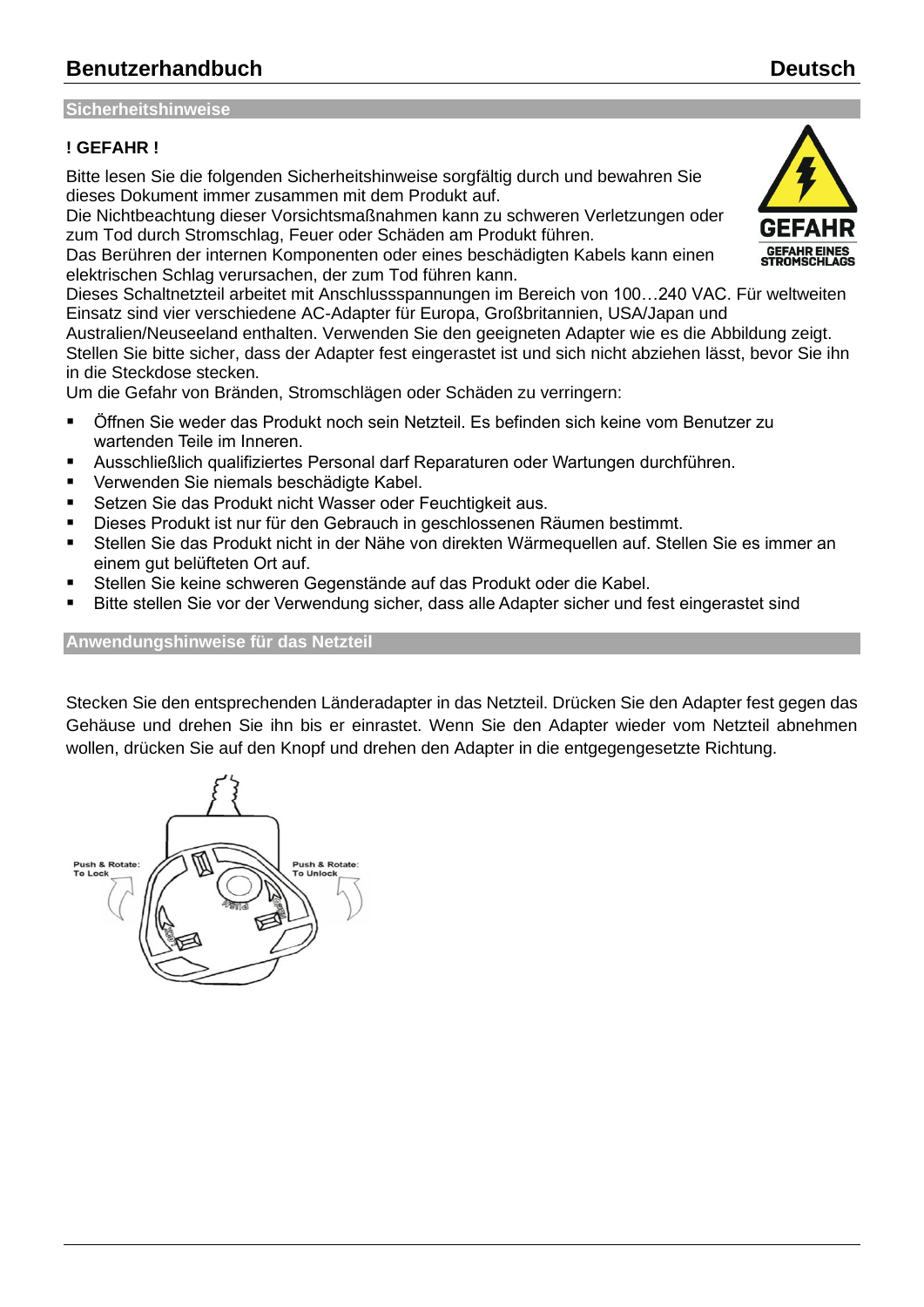# **Benutzerhandbuch Deutsch**

#### **Einführung**

Wir freuen uns, dass Ihre Wahl auf ein Lindy-Produkt gefallen ist und danken Ihnen für Ihr Vertrauen. Sie können sich jederzeit auf unsere Produkte und einen guten Service verlassen. Dieser 50m 4 Port USB 2.0 Cat.5 Extender unterliegt einer 2-Jahres Lindy Herstellergarantie und lebenslangem, kostenlosen technischen Support. Bitte lesen Sie diese Anleitung sorgfältig und bewahren Sie sie auf.

Dieser USB 2.0 Cat.5 Extender 50m besteht aus einer Sendeeinheit und einer Empfangseinheit mit 4 USB Ports. Er ermöglicht es einem USB Host, Daten über eine Distanz von bis zu 50 Metern zu senden. Die Stromversorgung erfolgt über das RJ45-Kabel, d.h., wenn Sie das beiliegende Netzteil am Sender anschließen, benötigen Sie keine Stromversorgung mehr am Empfänger.

#### **Lieferumfang**

- Sende- und Empfangseinheit
- USB 2.0-Kabel Typ A / B (ca. 50cm)
- Multi-Country Netzteil
- Dieses Handbuch

#### **Eigenschaften**

- Unterstützt USB 2.0 High Speed und USB 1.1 (Low / Full Speed)
- Empfangseinheit mit 4 Port USB 2.0 Hub
- Unterstützt Distanzen bis max. 50m über Cat.5e (oder höher) STP/UTP Kabel
- Plug & Play, Treiberinstallation ist nicht erforderlich
- Betriebssystemunabhängig
- Lieferung mit Multi Country Netzteil 24VDC 0,5A

#### **Spezifikationen**

- Sendeeinheit (TX): 1x USB 2.0 Typ B (Eingang), 1x RJ45 (Ausgang), Buchse für Netzteil
- Empfangseinheit (RX): 1x RJ45 (Eingang), 4x USB 2.0 Typ A (Ausgang)
- Abmessungen:
	- o TX: 60x67x23mm
	- o RX: 110x64x23mm
- Gewicht: 91g / Sender, 160g / Empfänger
- Betriebstemperatur: 0°~70° C
- Lagertemperatur: -20°~80°C
- Feuchtigkeit: 0 90% RH (nicht kondensierend)

#### **Installation**

- 1. Schließen Sie den Sender mit dem beiliegendem USB-Kabel an einem Computer an.
- 2. Schließen Sie das beiliegende Netzteil am Sender an.
- 3. Die Empfangseinheit des Extenders platzieren Sie in der gewünschten, bis zu 50m entfernten Position.
- 4. Verbinden Sie dann Sender und Empfänger über ein Cat.5e (oder höher) STP/UTP Kabel (nicht im Lieferumfang enthalten!).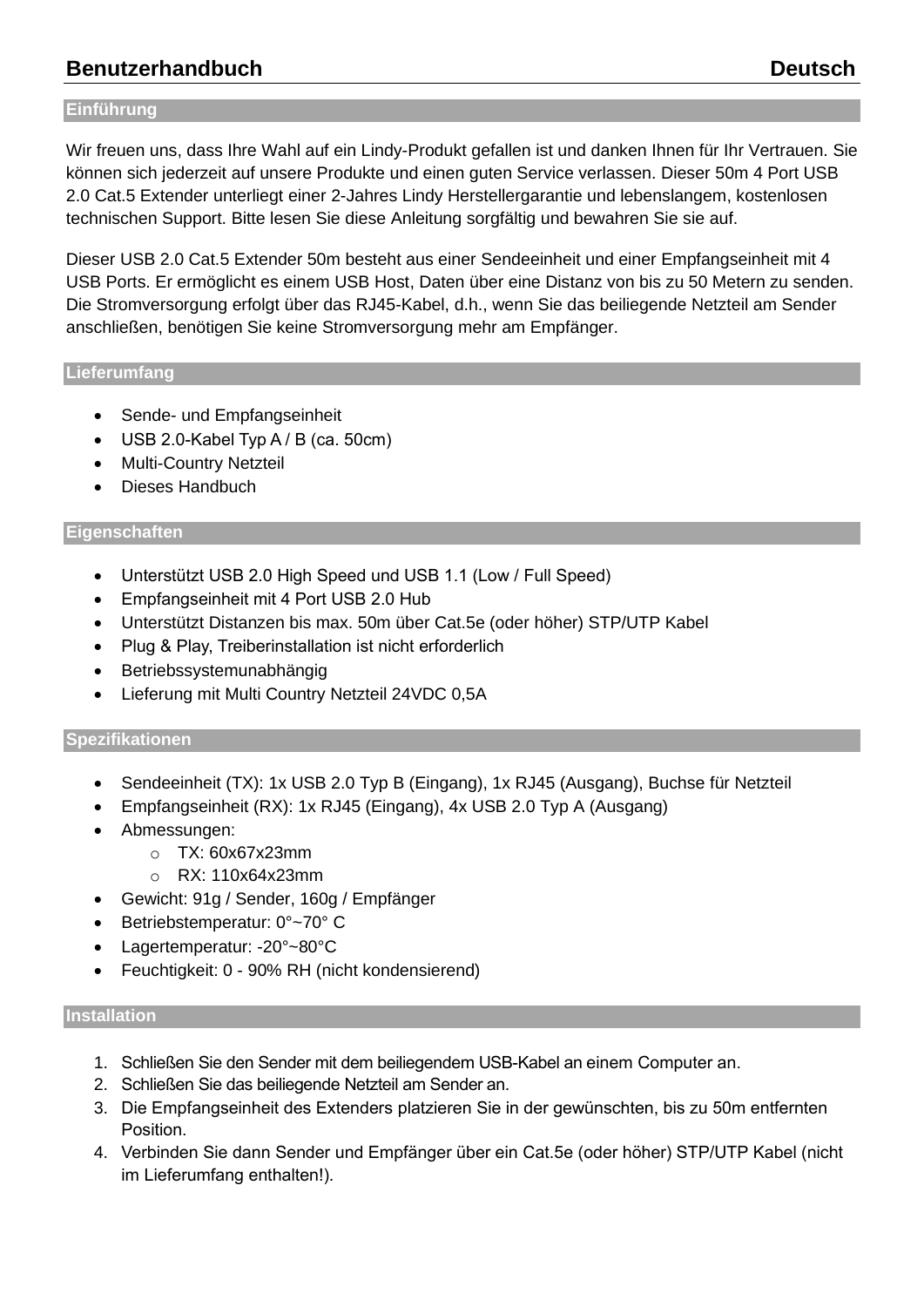#### **Consignes de sécurité**

#### **! ATTENTION !**

Merci de lire attentivement ces instructions de sécurité et de les conserver avec le produit.

Le non-respect de ces précautions peut causer un choc électrique entrainant des blessures graves, voire mortelles, un incendie ou des dommages au produit. Toucher les composants internes ou un câble endommagé peut provoquer un choc électrique pouvant entraîner la mort.

Cet appareil est une alimentation à découpage et peut fonctionner avec des tensions d'alimentation de 100...240 VAC Pour une utilisation dans le monde entier, quatre adaptateurs secteur différents sont inclus : Type Euro, type UK, type US/Japon et type Australie/Nouvelle-Zélande. Utilisez l'adaptateur secteur approprié comme indiqué sur la photo et assurez-vous qu'il est solidement fixé en place et qu'il ne se détache pas en tirant avant de l'installer dans une prise électrique.

Pour éviter les risques d'incendie, de choc électrique ou de dommages:

- N'ouvrez pas l'appareil ni son alimentation électrique. Il n'y a pas de pièces réparables par l'utilisateur à l'intérieur.
- Seul un personnel d'entretien qualifié est autorisé à effectuer toute réparation ou entretien.
- Ne jamais utiliser de câble endommagé.
- Ne pas mouiller le produit et ne pas l'exposer à l'humidité.
- N'utilisez pas ce produit à l'extérieur, il est destiné à un usage intérieur uniquement.
- Ne pas placer le produit à proximité de sources de chaleur. Toujours le placer dans un endroit suffisamment ventilé.
- Ne pas déposer de charge lourde sur le produit ou sur les câbles.
- Veuillez vous assurer que l'adaptateur utilisé est fermement fixé et verrouillé en place avant de l'insérer dans une prise murale.

#### **Instructions d'utilisation de l'alimentation**

Fixez l'adaptateur requis à la prise. Poussez fermement l'adaptateur, tournez jusqu'à ce que le loquet fixe l'adaptateur. Pour retirer l'adaptateur, appuyez sur le bouton et tournez dans le sens opposé.

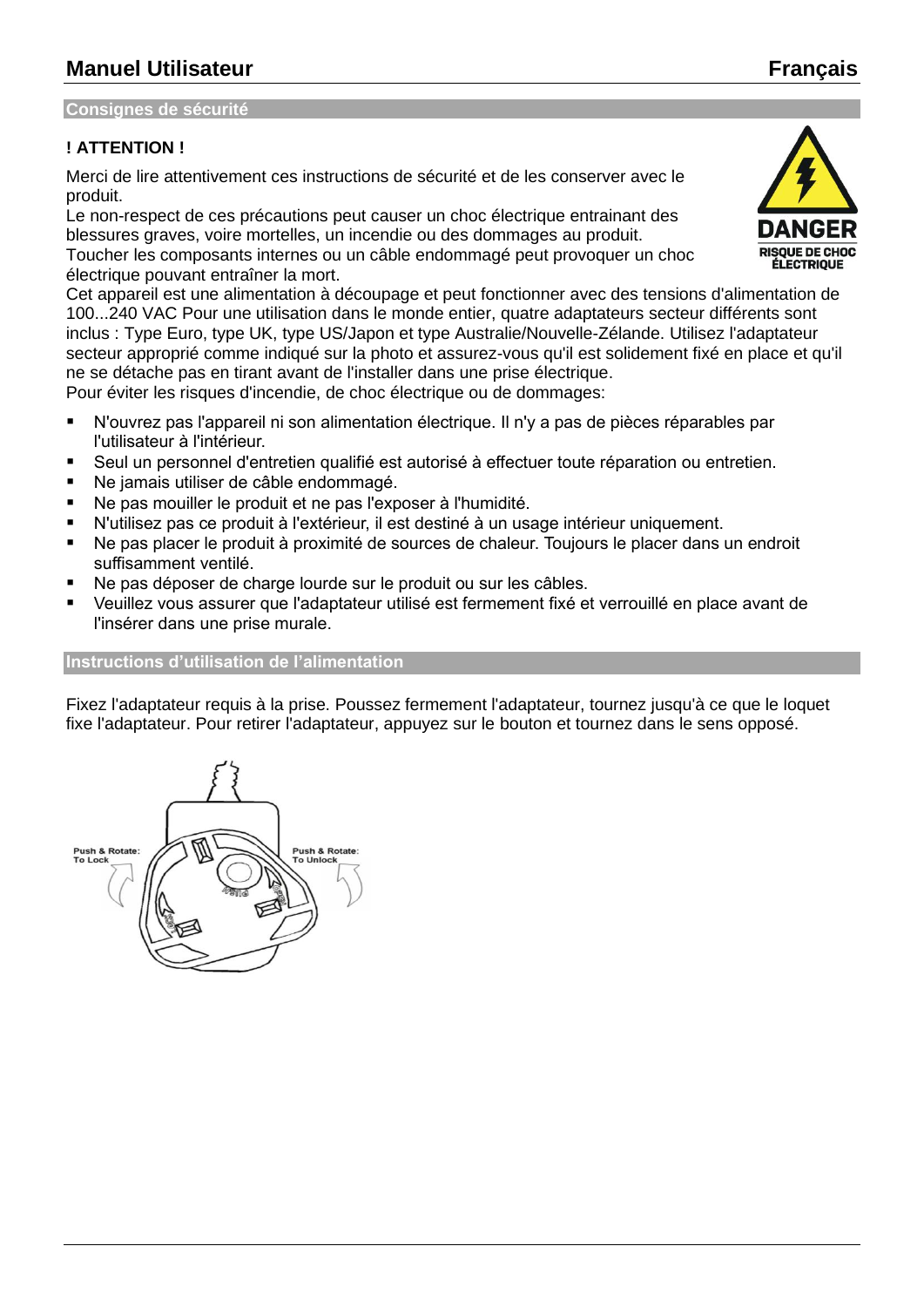# **Manuel Utilisateur Français**

#### **Introduction**

Nous sommes heureux que votre choix se soit porté sur un produit Lindy et vous remercions de votre confiance. Vous pouvez compter à tout moment sur la qualité de nos produits et de notre service. Cet extender USB 2.0 Cat.5 50m est soumis à une durée de garantie Lindy de 2 années et d'une assistance technique gratuite à vie. Merci de lire attentivement ces instructions et de les conserver pour future référence.

Cet Extender 4 ports USB 2.0 Cat.5 50m se compose d'un émetteur et d'un récepteur possédant 4 ports USB. Il permet de transmettre des données USB vers un ordinateur hôte à des distances allant jusqu' 'à 50 mètres. L'alimentation est réalisée via la liaison câblée en RJ45, l'alimentation raccordée à l'émetteur permettra d'alimenter le récepteur.

#### **Contenu**

- Unité émettrice et réceptrice
- Câble USB 2.0 type A / B (50cm)
- Alimentation multi-pays
- Ce manuel

#### **Caractéristiques**

- Prise en charge USB 2.0 High Speed et USB 1.1 (Low / Full Speed)
- Récepteur avec hub 4 ports USB 2.0
- Prend en charge les distances allant jusqu'à 50m via câble Cat.5e (ou supérieur) STP/UTP
- Plug & Play, aucun pilote requis
- Indépendant du système d'exploitation
- Livré avec alimentation multi-pays 24VDC 0,5A

#### **Spécification**

- Emetteur (TX) : 1x USB 2.0 type B (entrée), 1x RJ45 (sortie), prise ronde DC d'alimentation
- Récepteur (RX) : 1x RJ45 (entrée), 4x USB 2.0 type A (sorties)
- Dimensions :
	- o TX: 60x67x23mm
	- o RX: 110x64x23mm
- Poids : 91g / émetteur, 160g / récepteur
- Température de fonctionnement : 0°~70° C
- Température de stockage : -20°~80°C
- Humidité : 0 90% RH (sans condensation)

#### **Installation**

- 1. Connectez l'émetteur au port USB de votre ordinateur, en utilisant le câble USB inclus dans la livraison.
- 2. Branchez l'alimentation fournie à l'émetteur.
- 3. Placez le récepteur à l'emplacement choisi, à une distance pouvant aller jusqu'à 50m.
- 4. Reliez émetteur et récepteur via un câble Cat.5e (ou supérieur) STP/UTP (non inclus dans la livraison !).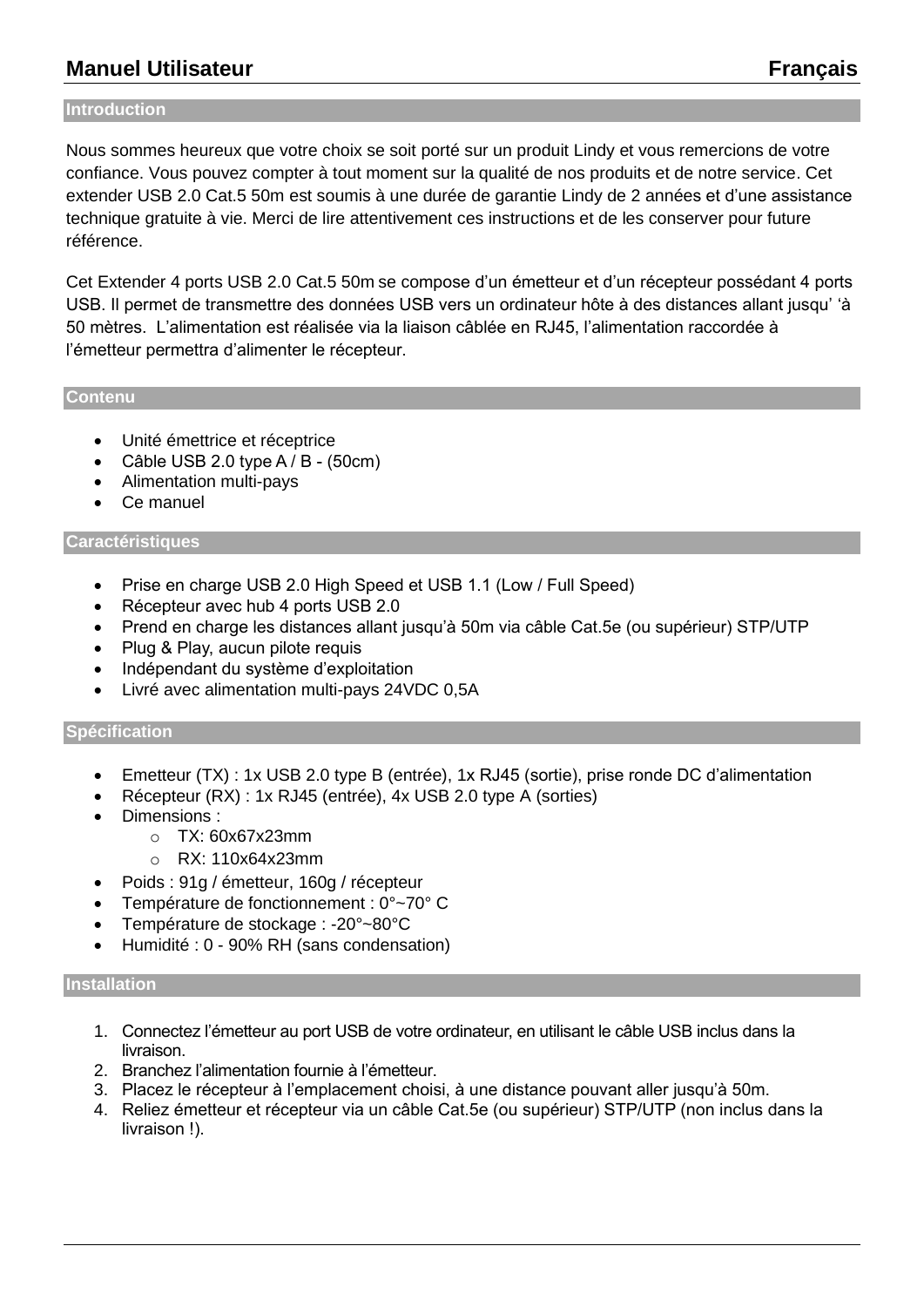#### **Istruzioni di sicurezza**

#### **! ATTENZIONE !**

Per favore leggete la seguente informativa e conservate sempre questo documento con il prodotto.

La mancata osservanza di queste precauzione può causare seri infortuni o la morte per folgorazione, incendi o danneggiare il prodotto.

Toccare i componenti interni o un cavo danneggiato può causare uno shock elettrico che può condurre alla morte.

Questo dispositivo ha un alimentatore a commutazione che può funzionare con tensioni di alimentazione all'interno del range 100…240 VAC. La fornitura comprende quattro adattatori AC per prese di tutto il mondo: Euro, UK, US/Giappone e Australia/Nuova Zelanda. Utilizzate l'adattatore AC appropriato e montatelo come mostrato nell'immagine, assicurandovi che sia fissato correttamente e che non si stacchi estraendolo dalla presa.

Per ridurre il rischio di incendi, folgorazione o danni:

- Non aprite il prodotto o l'alimentatore. Non esistono componenti utilizzabili all'interno.
- La riparazione o manutenzione del prodotto può essere effettuata solo da personale qualificato.
- Non utilizzare mai cavi danneggiati.
- Non fate entrare il prodotto in contatto con acqua e non utilizzatelo in luoghi umidi.
- Questo prodotto è pensato esclusivamente per l'uso in ambienti interni.
- Non posizionate il prodotto nelle vicinanze di sorgenti di calore. Installatelo sempre in luoghi ben ventilati.
- Non appoggiate oggetti pesanti sul prodotto o sui cavi.
- Vi preghiamo di assicurarvi che ogni adattatore sia fermamente inserito e bloccato in sede prima di collegarlo a una presa di corrente.

#### **Istruzioni per l'uso dell'alimentatore**

Fissare l'adattatore richiesto alla spina. Spingere saldamente l'adattatore, ruotare fino a quando il fermo blocca l'adattatore. Per rimuoverlo, premere il pulsante e ruotare nella direzione opposta.



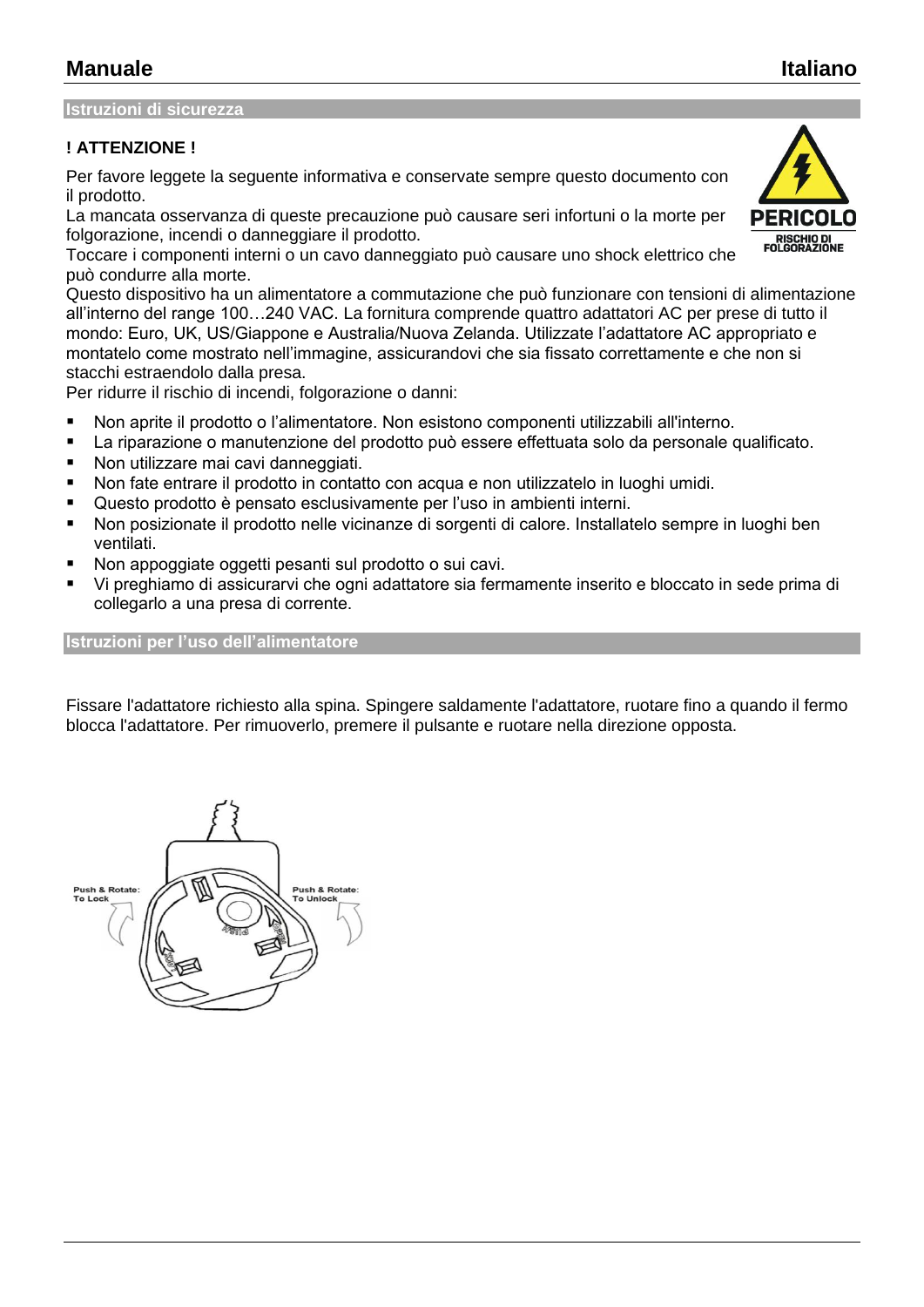# **Manuale Italiano**

#### **Introduzione**

Vi ringraziamo per aver acquistato Extender USB 2.0 Cat.5 4 porte, 50m. Questo prodotto è stato progettato per garantirvi la massima affidabilità e semplicità di utilizzo ed è coperto da 2 anni di garanzia Lindy oltre che da un servizio di supporto tecnico a vita. Per assicurarvi di farne un uso corretto vi invitiamo a leggere attentamente questo manuale e a conservarlo per future consultazioni.

Questo Extender USB 2.0 Cat.5 50m è compost da un trasmettitore e un ricevitore con 4 porte USB e consente di estendere una tratta USB fino a 50 metri. Il trasmettitore viene alimentato tramite l'alimentatore incluso mentre il ricevitore riceve alimentazione dal cavo RJ45, non occorre alimentarlo direttamente.

#### **Contenuto della confezione**

- Trasmettitore
- Ricevitore
- Cavo USB 2.0 Tipo A / B da 50cm
- Alimentatore Multi-Country, 24V 0.5A
- Manuale

#### **Caratteristiche**

- Supporta le specifiche USB 2.0 high-speed e USB 1.1 (full-speed, low-speed)
- Hub USB 4 porte integrato
- Supporta distanze fino a 50 metri tramite cavi Cat.5e (o superiori) UTP/STP
- Plug and play, nessun driver richiesto
- Compatibile con tutti i sistemi operativi con supporto USB
- Trasmettitore e ricevitore con staffe di fissaggio

#### **Specifiche**

- Trasmettitore (TX): Ingresso 1x USB 2.0 Tipo B, uscita 1x RJ45, ingresso alimentazione
- Ricevitore (RX): Ingresso 1x RJ45, uscite 4x USB 2.0 Tipo A
- Dimensioni:
	- o TX: 60x67x23mm
	- o RX: 110x64x23mm
- Peso: 91g / trasmettitore, 160g / ricevitore
- Temperatura operativa: 0° 70° C
- Temperatura stoccaggio -20° 80°C
- Umidità: 0 90% RH (senza condensa)

#### **Installazione**

- 1. Collegate il trasmettitore ad una porta USB della sorgente utilizzando il cavo USB incluso.
- 2. Collegate l'alimentatore al trasmettitore.
- 3. Posizionate il ricevitore vicino ai dispositivi USB e collegateli.
- 4. Connettete il trasmettitore al ricevitore tramite un cavo di rete Cat. 5e o superiore (non incluso!).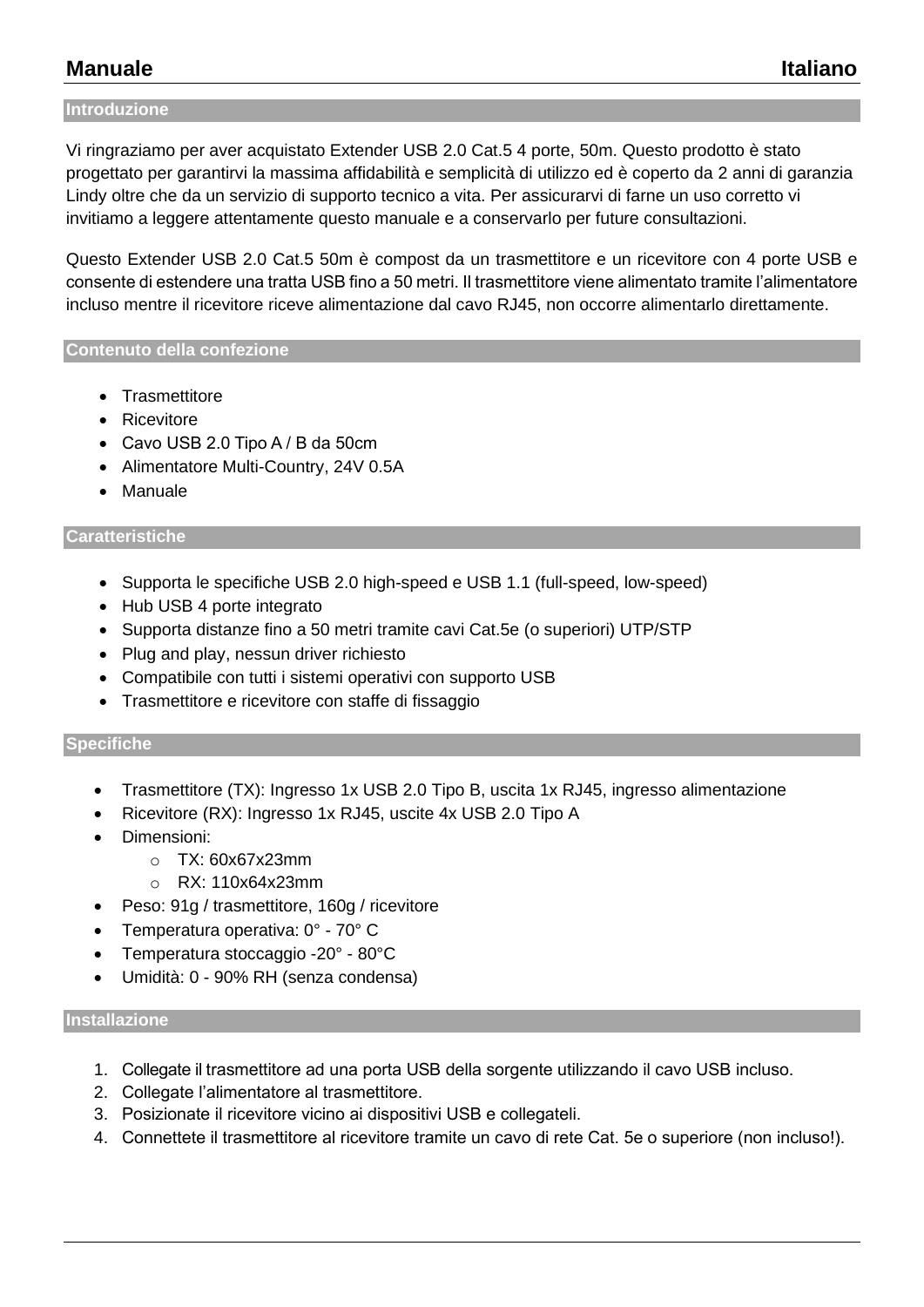# **CE/FCC Statement**

### *CE Certification*

LINDY declares that this equipment complies with relevant European CE requirements.

#### *CE Konformitätserklärung*

LINDY erklärt, dass dieses Equipment den europäischen CE-Anforderungen entspricht

### *UKCA Certification*

LINDY declares that this equipment complies with relevant UKCA requirements.

#### *FCC Certification*

This equipment has been tested and found to comply with the limits for a Class B digital device, pursuant to part 15 of the FCC Rules. These limits are designed to provide reasonable protection against harmful interference in a residential installation.

You are cautioned that changes or modification not expressly approved by the party responsible for compliance could void your authority to operate the equipment.

This device complies with part 15 of the FCC Rules.

Operation is subject to the following two conditions:

- 1. This device may not cause harmful interference, and
- 2. This device must accept any interference received, including interference that may cause undesired operation.

The enclosed power supply has passed Safety test requirements, conforming to the US American versions of the international Standard IEC 60950-1 or 60065 or 62368-1.

### **LINDY Herstellergarantie – Hinweis für Kunden in Deutschland**

LINDY gewährt für dieses Produkt über die gesetzliche Regelung in Deutschland hinaus eine zweijährige Herstellergarantie ab Kaufdatum. Die detaillierten Bedingungen dieser Garantie finden Sie auf der LINDY Website aufgelistet bei den AGBs.

### **Hersteller / Manufacturer (EU): Manufacturer (UK):**

LINDY-Elektronik GmbH LINDY Electronics Ltd Markircher Str. 20 Sadler Forster Way 68229 Mannheim Stockton-on-Tees, TS17 9JY Germany **England** Email: info@lindy.com , T: +49 (0)621 470050 sales@lindy.co.uk, T: +44 (0)1642 754000